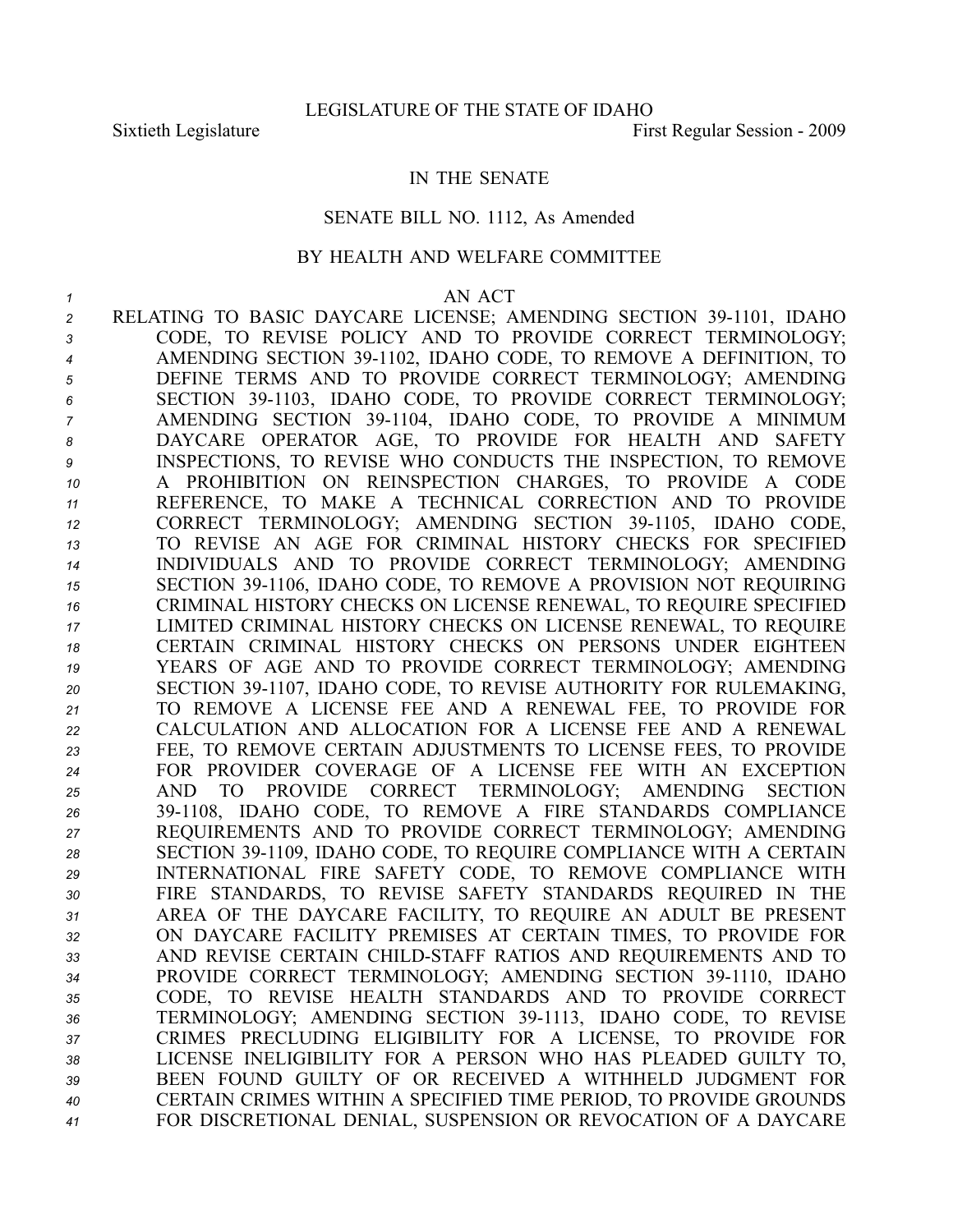FACILITY LICENSE, TO PROVIDE GROUNDS FOR MANDATORY DENIAL OR REVOCATION OF DAYCARE FACILITY LICENSE OR PRIVILEGE TO OPERATE A FAMILY DAYCARE HOME AND TO PROVIDE CORRECT TERMINOLOGY; AMENDING SECTION 391114, IDAHO CODE, TO REMOVE REQUIREMENTS FOR AVAILABILITY FOR INSPECTION OF FIRE INSPECTION CERTIFICATE AND CRIMINAL HISTORY CHECKS, TO REVISE WHO IS TO PERFORM SAFETY INSPECTIONS, TO PERMIT INSPECTION OF FAMILY DAYCARE HOMES, TO REVISE AN ELECTION FOR COMPLIANCE WITH CHAPTER PROVISIONS AND TO PROVIDE CORRECT TERMINOLOGY; AMENDING SECTION 39-1115, IDAHO CODE, TO PROVIDE A DAYCARE FACILITY A CERTAIN GRACE PERIOD TO OBTAIN A LICENSE, TO REVISE A CODE REFERENCE, TO REVISE CRIMINAL SANCTIONS AND TO PROVIDE CORRECT TERMINOLOGY; 13 AMENDING SECTION 39-1116, IDAHO CODE, TO REVISE THE DUTY OF THE COUNTY PROSECUTING ATTORNEY TO PROSECUTE VIOLATIONS AND TO 15 PROVIDE CORRECT TERMINOLOGY; AMENDING SECTION 39-1117, IDAHO CODE, TO REVISE A PROVISION REGARDING AFFIRMANCE WITH CHAPTER PROVISIONS, TO MAKE A TECHNICAL CORRECTION AND TO PROVIDE 18 CORRECT TERMINOLOGY; AMENDING SECTION 39-1118, IDAHO CODE, TO REVISE WHO SHALL SIGN A CERTAIN CERTIFICATE, TO PROVIDE CORRECT TERMINOLOGY AND TO MAKE TECHNICAL CORRECTIONS; AMENDING 21 SECTION 39-1119, IDAHO CODE, TO PROVIDE DEPARTMENT OF HEALTH AND WELFARE RESPONSIBILITY FOR EVALUATING WHETHER TRAINING IS ACCEPTABLE FOR LICENSURE, TO REVISE TRAINING HOUR REQUIREMENTS, TO PROVIDE CERTAIN LIMITATIONS ON PREMISES TRAINING AND TO PROVIDE CORRECT TERMINOLOGY; AMENDING CHAPTER 11, TITLE 39, 26 IDAHO CODE, BY THE ADDITION OF A NEW SECTION 39-1120, IDAHO CODE, TO PROVIDE FOR NONDELEGABLE DUTIES AND RESPONSIBILITIES; AND PROVIDING AN EFFECTIVE DATE.

*<sup>29</sup>* Be It Enacted by the Legislature of the State of Idaho:

*<sup>30</sup>* SECTION 1. That Section 391101, Idaho Code, be, and the same is hereby amended to *<sup>31</sup>* read as follows:

 391101. POLICY. It is hereby declared to be the policy of this state to establish <sup>a</sup> minimum statewide system for the protection of children in day care centers daycare facilities. This system is intended to establish minimum standards, while still leaving primary responsibility for evaluation and selection of day care daycare services with parents. The minimum standards established by this chapter shall not be construed as preempting more stringent regulation by county or city ordinance.

*<sup>38</sup>* SECTION 2. That Section 391102, Idaho Code, be, and the same is hereby amended to *<sup>39</sup>* read as follows:

- *<sup>40</sup>* 391102. DEFINITIONS. As used in this chapter:
- *<sup>41</sup>* (1) "Board" means the Idaho board of health and welfare.
- 42 (2) "Child" means a person less than <del>twelve</del> thirteen (1<del>2</del>3) years of age.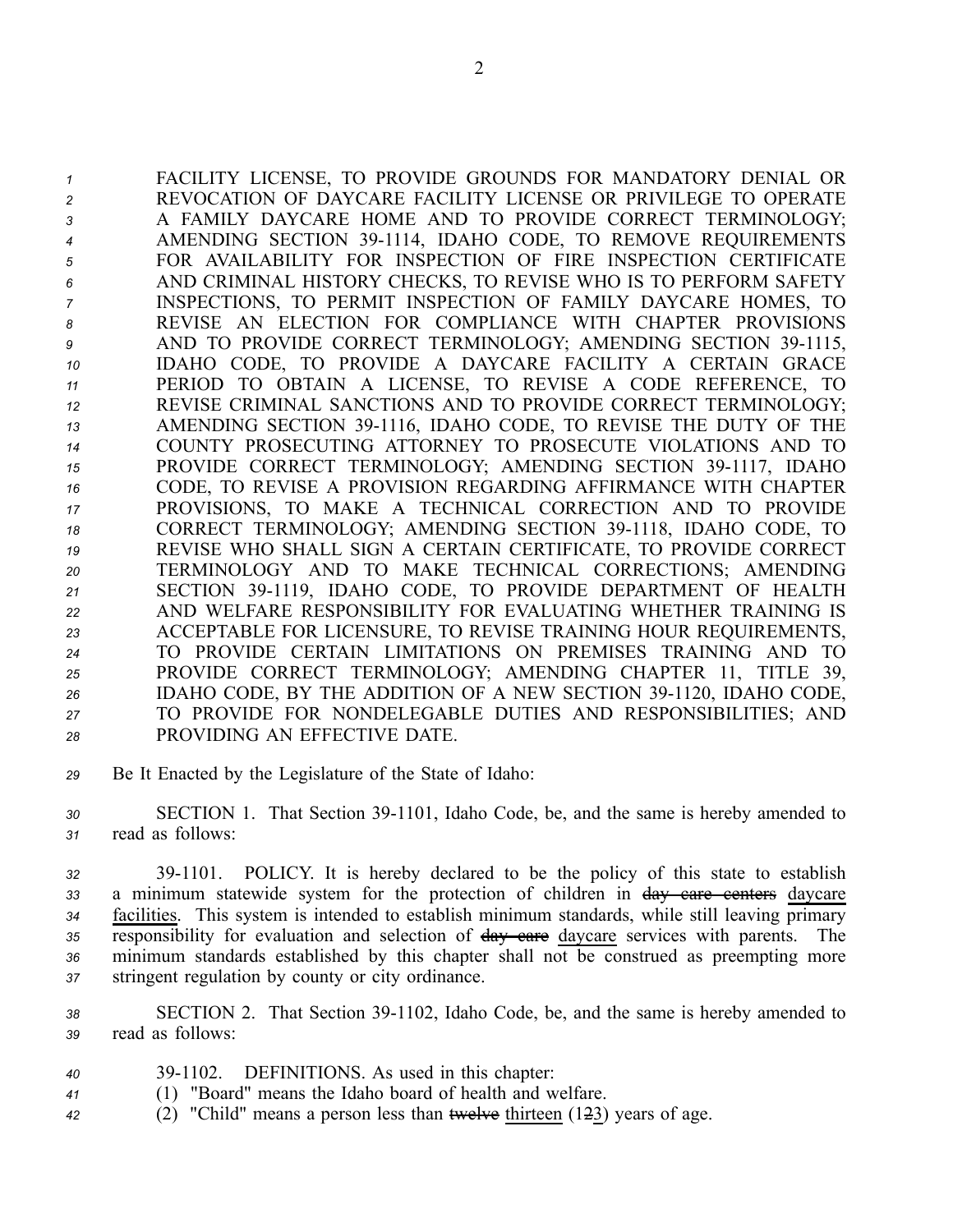(3) "Day care Daycare" means care and supervision provided for compensation during part of a twenty-four  $\overline{(24)}$  hour day, for a child or children not related by blood,  $\overline{or}$  marriage or legal guardianship to the person or persons providing the care, in <sup>a</sup> place other than the child's or children's own home or homes.

*<sup>5</sup>* (4) "Day care Daycare center" means <sup>a</sup> place or facility providing day care daycare for *<sup>6</sup>* compensation for thirteen (13) or more children.

*<sup>7</sup>* (5) "Daycare facility" means <sup>a</sup> place or facility providing daycare services for *<sup>8</sup>* compensation to four (4) or more children not related to the provider.

*<sup>9</sup>* (6) "Department" means the Idaho department of health and welfare.

*<sup>10</sup>* (6) "District health board " means the district health boards of the respective public *<sup>11</sup>* health districts as established in chapter 4, title 39, Idaho Code.

*<sup>12</sup>* (7) "District health department" means the district health departments of the respective *<sup>13</sup>* districts, created in section 39409, Idaho Code.

*<sup>14</sup>* (8) "Employee" means any person working for compensation in <sup>a</sup> facility that provides *<sup>15</sup>* day care daycare.

*<sup>16</sup>* (98) "Family day care daycare home" means <sup>a</sup> home, place, or facility providing day care *<sup>17</sup>* daycare for six (6) or fewer children.

18 (109) "Group day care daycare facility" means a home, place, or facility providing day *19* **eare** daycare for seven (7) to twelve  $(12)$  children.

*<sup>20</sup>* (10) "Group size" means the maximum number of children in one (1) group or classroom. *<sup>21</sup>* (11) "Mixed age group" means <sup>a</sup> care group that includes children of multiple ages.

 $\overline{(12)}$  "Ratio" means the number of staff required to supervise a certain number of children.

*<sup>23</sup>* (13) "Single age group" means <sup>a</sup> care group that includes children of similar age.

 $\overline{(14)}$  "Training" means continuing education in child development areas relating to child

*<sup>25</sup>* care. Training can be acquired through <sup>a</sup> variety of methods including, but not limited to, the *26* viewing of audio visual materials, correspondence courses, community workshops and in-house *<sup>27</sup>* training.

28 SECTION 3. That Section 39-1103, Idaho Code, be, and the same is hereby amended to *<sup>29</sup>* read as follows:

 391103. LICENSING AUTHORITY. The department of health and welfare is hereby authorized and directed to issue "basic day care daycare licenses" as provided in this chapter. 32 The department is authorized to establish procedures for issuing licenses to day care centers daycare facilities which shall be maintained and operated in conformity with the standards authorized in this chapter. Nothing in this chapter shall be construed to limit or restrict the teaching of religious doctrines, values, or tenets in <sup>a</sup> facility licensed under the provisions of this chapter. The provisions of this chapter shall not apply to:

*<sup>37</sup>* (1) The occasional care of <sup>a</sup> neighbor's, relative's or friend's child or children by <sup>a</sup> 38 person not ordinarily in the business of ehild care providing daycare;

*<sup>39</sup>* (2) The operation of <sup>a</sup> private school or religious school for educational purposes for *<sup>40</sup>* children over four (4) years of age or <sup>a</sup> religious kindergarten;

*<sup>41</sup>* (3) The provision of occasional care exclusively for children of parents who are *<sup>42</sup>* simultaneously in the same building;

*<sup>43</sup>* (4) The operation of day camps, programs and religious schools for less than twelve (l2) *<sup>44</sup>* weeks during <sup>a</sup> calendar year or not more often than once <sup>a</sup> week; or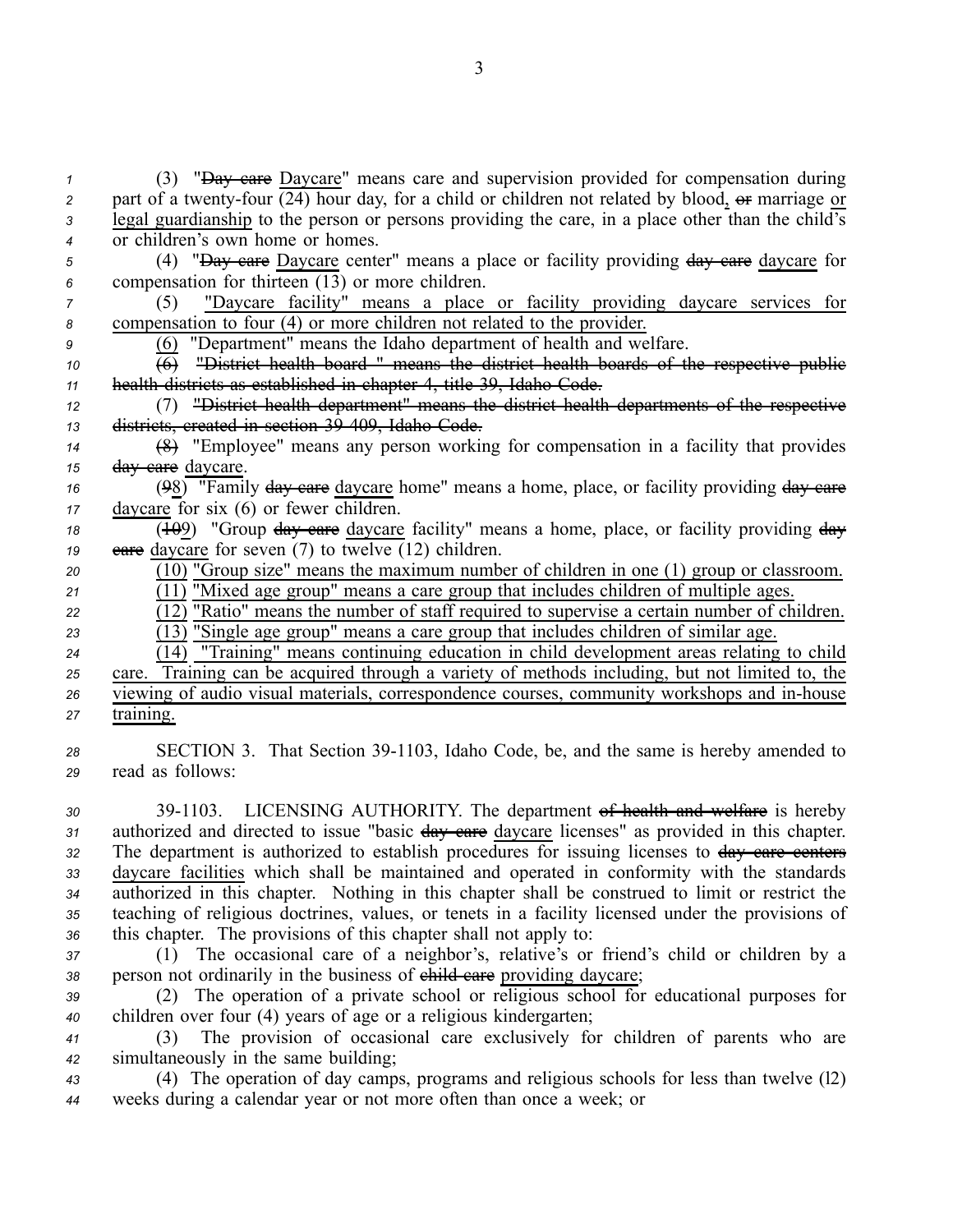*<sup>1</sup>* (5) The provision of care for children of only one (1) immediate family in addition to the *<sup>2</sup>* person's own children.

*<sup>3</sup>* SECTION 4. That Section 391104, Idaho Code, be, and the same is hereby amended to *<sup>4</sup>* read as follows:

 391104. APPLICATION FOR LICENSE – FIRE SAFETY AND HEALTH INSPECTIONS. (1) Application. A person who wishes to operate <sup>a</sup> day care center daycare facility shall be a minimum of eighteen (18) years of age, shall submit an application, on the forms provided by the department, and shall obtain the required certificates of inspection as provided herein.

 (2) Inspections. A person who wishes to operate <sup>a</sup> day care center daycare facility shall submit: (a) <sup>a</sup> certificate of <sup>a</sup> fire inspection of the proposed center, conducted by <sup>a</sup> fire department or fire district official, establishing compliance with the minimum standards 13 specified in section 39-1109, Idaho Code; and (b) a health and safety inspection of the 14 proposed eenter facility conducted by a qualified inspector as designated by the <del>district health</del> department, establishing compliance with the minimum standards specified in sections 39-1109 and 39-1110, Idaho Code.

 (3) Continued compliance and reinspection. Day care centers Daycare facilities shall at all times maintain compliance with the fire safety and health requirements identified in this chapter. The department may cause any day eare center daycare facility to be reinspected during the term of <sup>a</sup> license for fire safety and health compliance as determined necessary by the department. No charge for any reinspection after the initial inspection in any license period shall be made to the day care center.

23 SECTION 5. That Section 39-1105, Idaho Code, be, and the same is hereby amended to *<sup>24</sup>* read as follows:

 391105. CRIMINAL HISTORY CHECKS. (1) The department shall obtain from 26 the owner a criminal history check on the owners, operators and employees of a day care extermed average facility who have direct contact with children, and on all volunteers and other individuals twelve thirteen (123) years of age or older who have unsupervised direct contact 29 with children in or are regularly on the premises of a day care center daycare facility. The criminal history check shall include the following for all persons subject to the provisions of this section who are eighteen (18) years of age or older:

- *<sup>32</sup>* (a) Statewide criminal identification bureau;
- 
- *<sup>33</sup>* (b) Federal bureau of investigation (FBI) criminal history;
- *<sup>34</sup>* (c) National crime information center; and
- 
- *<sup>35</sup>* (d) Statewide child abuse register registry.

 (2) Criminal history checks on those persons under eighteen (18) years of age shall include <sup>a</sup> check of the juvenile justice records of adjudications of the magistrate division of the district court, county probation services and department of health and welfare records as authorized by the minor and his paren<sup>t</sup> or guardian.

40 (3) Notwithstanding the provisions of section 39-1103, Idaho Code, which provide for exemption from the provisions of this chapter, any person who owns, operates or is employed by <sup>a</sup> private school for educational purposes for children four (4) through six (6) years of age or <sup>a</sup> private kindergarten shall comply with the provisions of this section.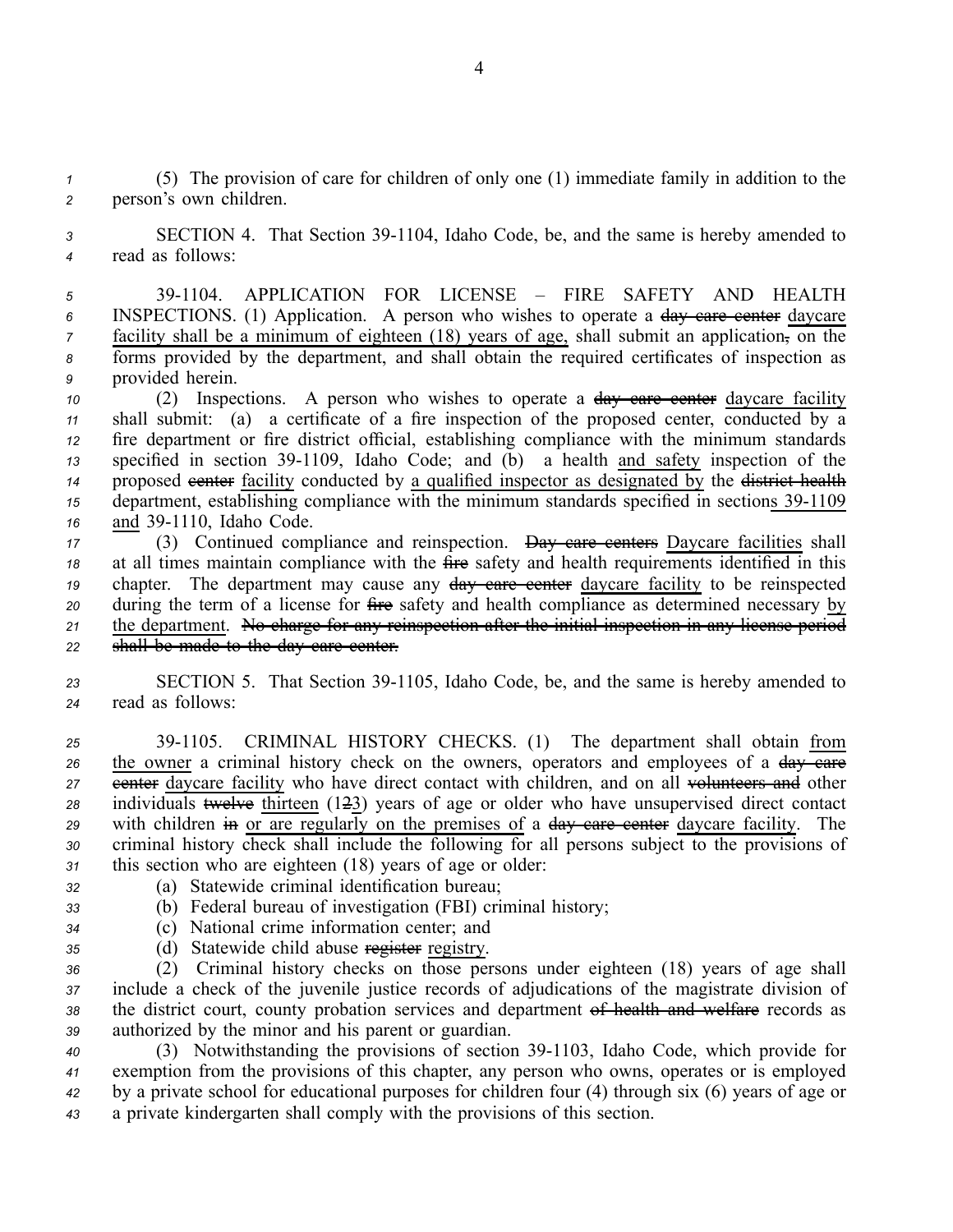1 **SECTION 6.** That Section 39-1106, Idaho Code, be, and the same is hereby amended to *<sup>2</sup>* read as follows:

 391106. ISSUANCE OF LICENSE – RENEWAL. (1) Upon receipt of the application, inspection certificates and the criminal history, the department shall, upon <sup>a</sup> finding of 5 compliance with the minimum standards set forth in this chapter, issue a basic day eare daycare license to the applicant. The license shall be valid for two (2) years and shall be posted in <sup>a</sup> conspicuous place at the day eare center daycare facility.

 (2) After the criminal history check has been completed for any person, it shall not be necessary to repea<sup>t</sup> the check for renewal of <sup>a</sup> license. The department may, however, require the applicant for renewal of <sup>a</sup> license to declare on <sup>a</sup> form provided by the department that the applicant is in compliance with the original standards and conditions required for issuance of <sup>a</sup> license The department shall obtain <sup>a</sup> limited criminal history check at the renewal of license on individuals required to complete <sup>a</sup> criminal history check in accordance with section 391105, Idaho Code. The renewal criminal history check shall include the following for all persons subject to the provisions of this section who are eighteen (18) years of age or older:

# *<sup>16</sup>* (a) Statewide criminal identification bureau; *<sup>17</sup>* (b) National crime information center; and

18 **(c)** Statewide child abuse registry.

 (3) Criminal history checks on those persons under eighteen (18) years of age shall include <sup>a</sup> check of the juvenile justice records of adjudications of the magistrate division of the district court, county probation services and department records as authorized by the minor and his paren<sup>t</sup> or guardian.

*<sup>23</sup>* (4) The department shall maintain <sup>a</sup> list of all licensees for public use.

*<sup>24</sup>* SECTION 7. That Section 391107, Idaho Code, be, and the same is hereby amended to *<sup>25</sup>* read as follows:

26 39-1107. FEES. (1) The board department shall establish by rule the maximum total 27 fee to be assessed for a basic day care daycare license which shall not exceed one hundred *<sup>28</sup>* dollars (\$100.00) be based on the number of children receiving daycare services in the daycare 29 facility. The **board** department shall allocate the fee for fire, safety and health inspections, and 30 for the criminal history check and for administrative processing. The board department shall *<sup>31</sup>* also establish <sup>a</sup> renewal fee which shall not exceed sixty dollars (\$60.00) the actual cost of *<sup>32</sup>* providing the license service.

 (2) The applicable adoption by the department of license fees in subsection (1) of under 34 this section shall be reduced by twenty five percent (25%) for any day care facility which provides evidence that at least fifty percen<sup>t</sup> (50%) of its staff is certified in infant/child first aid 36 and pediatric reseue breathing established based on the number of children receiving daycare services in the daycare facility by the provider and the cost of providing the license service. The daycare facility will cover the cost of all fees excep<sup>t</sup> where the Idaho child care program may cover those costs associated with certification for daycare facility participation in the Idaho child care program.

*<sup>41</sup>* SECTION 8. That Section 391108, Idaho Code, be, and the same is hereby amended to *<sup>42</sup>* read as follows: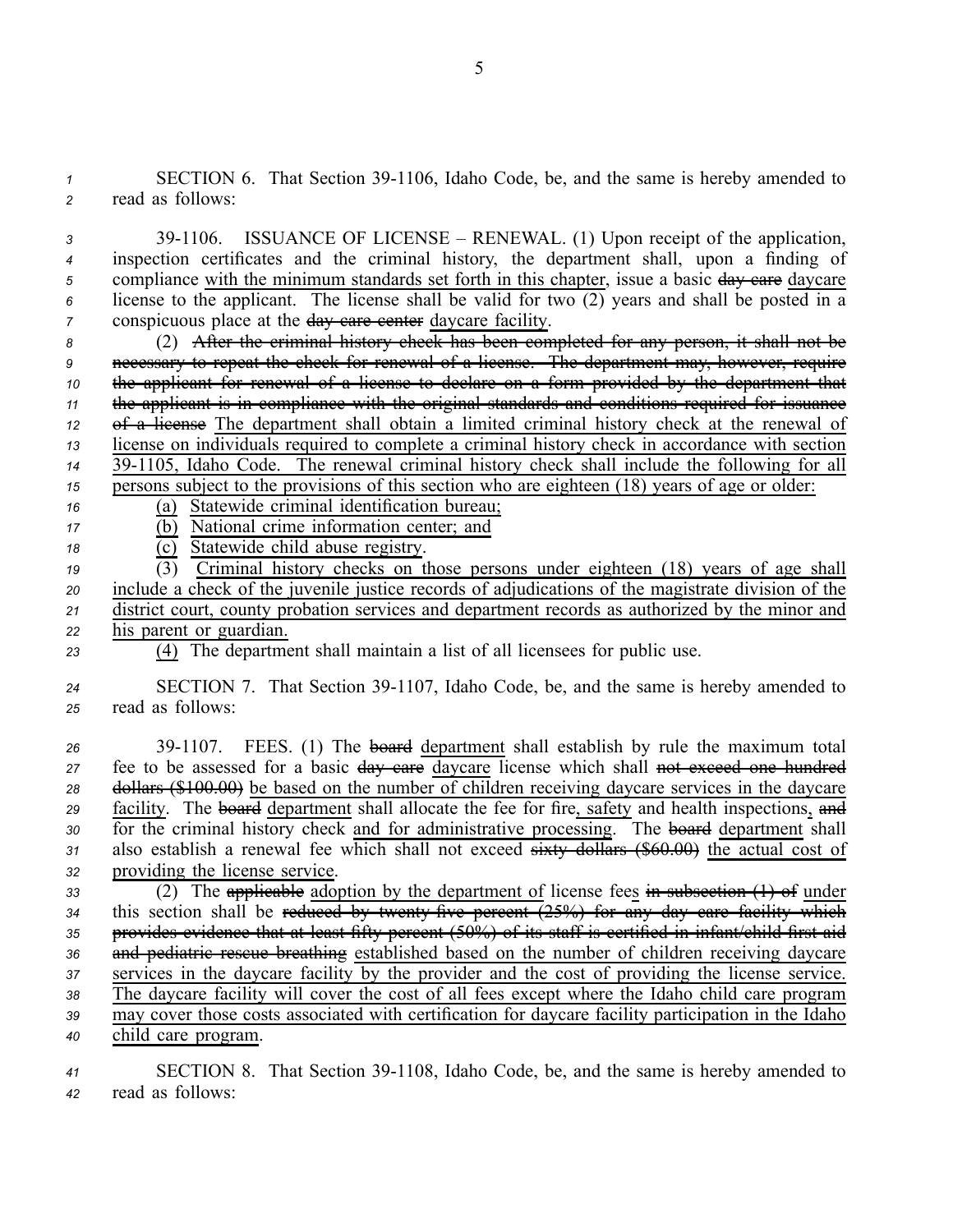<sup>1</sup> 39-1108. LOCAL OPTION. If a city or county, within its respective jurisdiction, has 2 adopted an ordinance for regulation and/or licensing of  $\frac{1}{2}$  day care daycare services, then the *<sup>3</sup>* provisions of this chapter shall not apply with such city or county unless the ordinance is *<sup>4</sup>* subsequently repealed. To qualify for exemption, regulation of centers must include <sup>a</sup> criminal 5 history check at least as stringent as the check required in section 39-1105, Idaho Code, <sup>6</sup> compliance with fire safety standards at least as stringent as required in section 39-1109, Idaho *7* Code, compliance with health standards at least as stringent as required in section 39-1110, *<sup>8</sup>* Idaho Code, compliance with immunization requirements at least as stringent as required in *<sup>9</sup>* section 391118, Idaho Code, and compliance with training requirements at least as stringent as 10 required in section 39-1119, Idaho Code. Cities and counties are hereby granted authority and 11 may adopt ordinances for regulation and/or licensing of day care daycare services.

12 SECTION 9. That Section 39-1109, Idaho Code, be, and the same is hereby amended to *<sup>13</sup>* read as follows:

| 14 | 39-1109. FIRE SAFETY STANDARDS. (1) Day eare centers Daycare facilities shall                                   |
|----|-----------------------------------------------------------------------------------------------------------------|
| 15 | comply with the International Fire Code as adopted by Idaho and the following fire safety                       |
| 16 | standards in the area of the day care center daycare facility in which day care daycare is                      |
| 17 | provided:                                                                                                       |
| 18 | (a) a A dequate fire and smoke alarms;                                                                          |
| 19 | (b) $\overline{a}\underline{A}$ functional telephone <u>located on the daycare premises during the hours of</u> |
| 20 | operation;                                                                                                      |
| 21 | (c) aAdequate fire extinguishers; or other suitable arrangements for extinguishing                              |
| 22 | and                                                                                                             |
| 23 | (d) No fire standards developed pursuant to this chapter shall be more stringent than the                       |
| 24 | standards contained in the International Fire Code as adopted by Idaho;                                         |
| 25 | (e) aAdequate exits;                                                                                            |
| 26 | (f) Firearms or other weapons which are stored on the premises of a daycare facility must                       |
| 27 | be kept in a locked container that is inaccessible to children while daycare attendees are                      |
| 28 | present;                                                                                                        |
| 29 | Pools, hot tubs, ponds and other bodies of water that are on the daycare facility<br>(g)                        |
| 30 | premises must provide the following safeguards:                                                                 |
| 31 | The area surrounding the body of water must be fenced and locked in a<br>(i)                                    |
| 32 | manner that prevents access by children and meets the following requirements:                                   |
| 33 | 1. The fence must be at least four (4) feet high with no vertical opening                                       |
| 34 | more than four (4) inches wide, be designed so that a young child cannot                                        |
| 35 | climb or squeeze under or through the fence, surround all sides of the pool                                     |
| 36 | and have a gate that is self-closing and that has a self-latching mechanism                                     |
| 37 | in proper working order out of the reach of young children;                                                     |
| 38 | 2. If the house forms one (1) side of the barrier for the pool, all doors that                                  |
| 39 | provide unrestricted access to the pool must have alarms that produce an                                        |
| 40 | audible sound when the door is opened;                                                                          |
| 41 | Furniture or other large objects must not be left near the fence in a<br>3.                                     |
| 42 | manner that would enable a child to climb on the furniture or other large                                       |
| 43 | object and gain access to the pool; and                                                                         |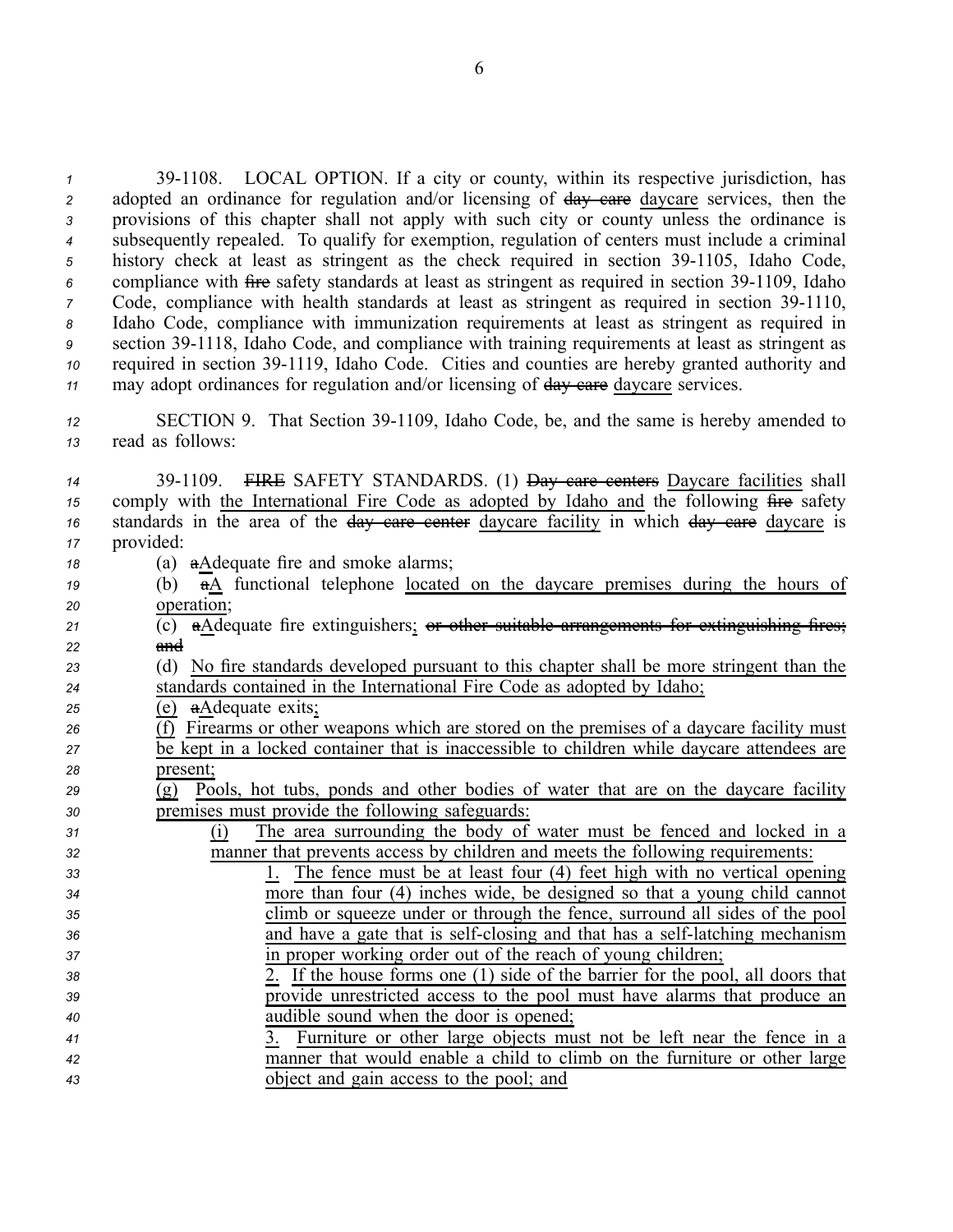| 1  |                                                                                                                                                                                                   |                 |                                                                   |                                                                |                  | (ii) If the area surrounding a pool, hot tub, pond or other body of water is not                  |
|----|---------------------------------------------------------------------------------------------------------------------------------------------------------------------------------------------------|-----------------|-------------------------------------------------------------------|----------------------------------------------------------------|------------------|---------------------------------------------------------------------------------------------------|
| 2  | fenced and locked, there must be a secured protective covering that will not allow                                                                                                                |                 |                                                                   |                                                                |                  |                                                                                                   |
| 3  | access by a child;                                                                                                                                                                                |                 |                                                                   |                                                                |                  |                                                                                                   |
| 4  |                                                                                                                                                                                                   |                 |                                                                   | (iii) Wading pools must be empty when not in use;              |                  |                                                                                                   |
| 5  |                                                                                                                                                                                                   |                 |                                                                   |                                                                |                  | $\overline{(iv)}$ Children must be under direct supervision of an adult while using a pool, hot   |
| 6  |                                                                                                                                                                                                   |                 | tub, pond or other body of water; and                             |                                                                |                  |                                                                                                   |
| 7  | (v)                                                                                                                                                                                               |                 |                                                                   |                                                                |                  | A minimum of a four (4) foot high fence must be present that prevents access                      |
| 8  |                                                                                                                                                                                                   |                 |                                                                   |                                                                |                  | from the daycare facility premises if the daycare premises are adjacent to a body                 |
| 9  |                                                                                                                                                                                                   | of water; and   |                                                                   |                                                                |                  |                                                                                                   |
| 10 |                                                                                                                                                                                                   |                 |                                                                   |                                                                |                  | (h) The owner or operator of a daycare facility shall ensure that at all times children are       |
| 11 |                                                                                                                                                                                                   |                 |                                                                   |                                                                |                  | present, at least one (1) adult on the premises has current certification in pediatric rescue     |
| 12 |                                                                                                                                                                                                   |                 |                                                                   | breathing and first-aid treatment from a certified instructor. |                  |                                                                                                   |
| 13 | (2)                                                                                                                                                                                               |                 |                                                                   |                                                                |                  | No fire standards developed pursuant to this chapter shall be more stringent than                 |
| 14 |                                                                                                                                                                                                   |                 |                                                                   |                                                                |                  | the standards contained in the International Fire Code, without supplementation by any other      |
| 15 | standard or code as adopted by Idaho.                                                                                                                                                             |                 |                                                                   |                                                                |                  |                                                                                                   |
| 16 |                                                                                                                                                                                                   |                 |                                                                   |                                                                |                  | (3) An adult must be present at all times during business hours on the daycare facility           |
| 17 | premises.                                                                                                                                                                                         |                 |                                                                   |                                                                |                  |                                                                                                   |
| 18 |                                                                                                                                                                                                   |                 |                                                                   |                                                                |                  | (4) In addition to the fire safety standards identified in subsection $(1)$ of this section, fire |
| 19 |                                                                                                                                                                                                   |                 |                                                                   |                                                                |                  | safety standards may shall be established by the department to govern the maximum allowable       |
| 20 |                                                                                                                                                                                                   |                 | ratio of children to staff subject to the following restrictions: |                                                                |                  |                                                                                                   |
| 21 |                                                                                                                                                                                                   |                 |                                                                   |                                                                |                  | (a) In no event shall the child-staff ratio require more than one (1) staff member to six         |
| 22 |                                                                                                                                                                                                   |                 |                                                                   |                                                                |                  | (6) children for all children age eighteen twenty-four $(1824)$ months or less, more than         |
| 23 |                                                                                                                                                                                                   |                 |                                                                   |                                                                |                  | one (1) staff member to twelve eight $(128)$ children for all children above age eighteen         |
| 24 | twenty-four $(1824)$ months but less than five three $(53)$ years; and more than one (1) staff                                                                                                    |                 |                                                                   |                                                                |                  |                                                                                                   |
| 25 | member to eighteen ten $(180)$ children for all children age three $(3)$ years but less than<br>four $(4)$ years; more than one $(1)$ staff member to twelve $(12)$ children for all children age |                 |                                                                   |                                                                |                  |                                                                                                   |
| 26 |                                                                                                                                                                                                   |                 |                                                                   |                                                                |                  |                                                                                                   |
| 27 |                                                                                                                                                                                                   |                 |                                                                   |                                                                |                  | four (4) years but less than five (5) years; and more than one (1) staff member to eighteen       |
| 28 |                                                                                                                                                                                                   |                 |                                                                   |                                                                |                  | (18) children for all children whose age is five (5) years or more; The maximum group             |
| 29 |                                                                                                                                                                                                   |                 |                                                                   |                                                                |                  | size for all groups shall not exceed twice the number of children allowed for a single staff      |
| 30 | member.                                                                                                                                                                                           |                 |                                                                   |                                                                |                  |                                                                                                   |
|    |                                                                                                                                                                                                   |                 |                                                                   |                                                                |                  |                                                                                                   |
| 31 |                                                                                                                                                                                                   |                 |                                                                   | Number of Children Allowed and Maximum Group Size Table        |                  |                                                                                                   |
| 32 |                                                                                                                                                                                                   |                 | Children:                                                         |                                                                |                  |                                                                                                   |
| 33 |                                                                                                                                                                                                   |                 | above                                                             |                                                                |                  |                                                                                                   |
| 34 |                                                                                                                                                                                                   | Children:       | twenty-four<br>$(24)$ months                                      | Children:<br>three $(3)$                                       | Children:        |                                                                                                   |
| 35 |                                                                                                                                                                                                   | birth to        | but less than                                                     | years but less                                                 | four $(4)$ years | Children:                                                                                         |
| 36 | Number of                                                                                                                                                                                         | twenty-four     | three $(3)$                                                       | than four $(4)$                                                | but less than    | five $(5)$ years                                                                                  |
| 37 | required staff                                                                                                                                                                                    | $(24)$ months   |                                                                   |                                                                | five $(5)$ years |                                                                                                   |
| 38 |                                                                                                                                                                                                   |                 | years                                                             | years                                                          |                  | or more                                                                                           |
| 39 | $\overline{1}$                                                                                                                                                                                    | $\underline{6}$ | 8                                                                 | $\underline{10}$                                               | 12               | <u>18</u>                                                                                         |
| 40 | $\overline{2}$                                                                                                                                                                                    | 12              | 16                                                                | $\underline{20}$                                               | $\underline{24}$ | $\frac{36}{5}$                                                                                    |
| 41 | Maximum                                                                                                                                                                                           |                 |                                                                   |                                                                |                  |                                                                                                   |
| 42 | group size                                                                                                                                                                                        | 12              | 16                                                                | $\underline{20}$                                               | 24               | $\frac{36}{5}$                                                                                    |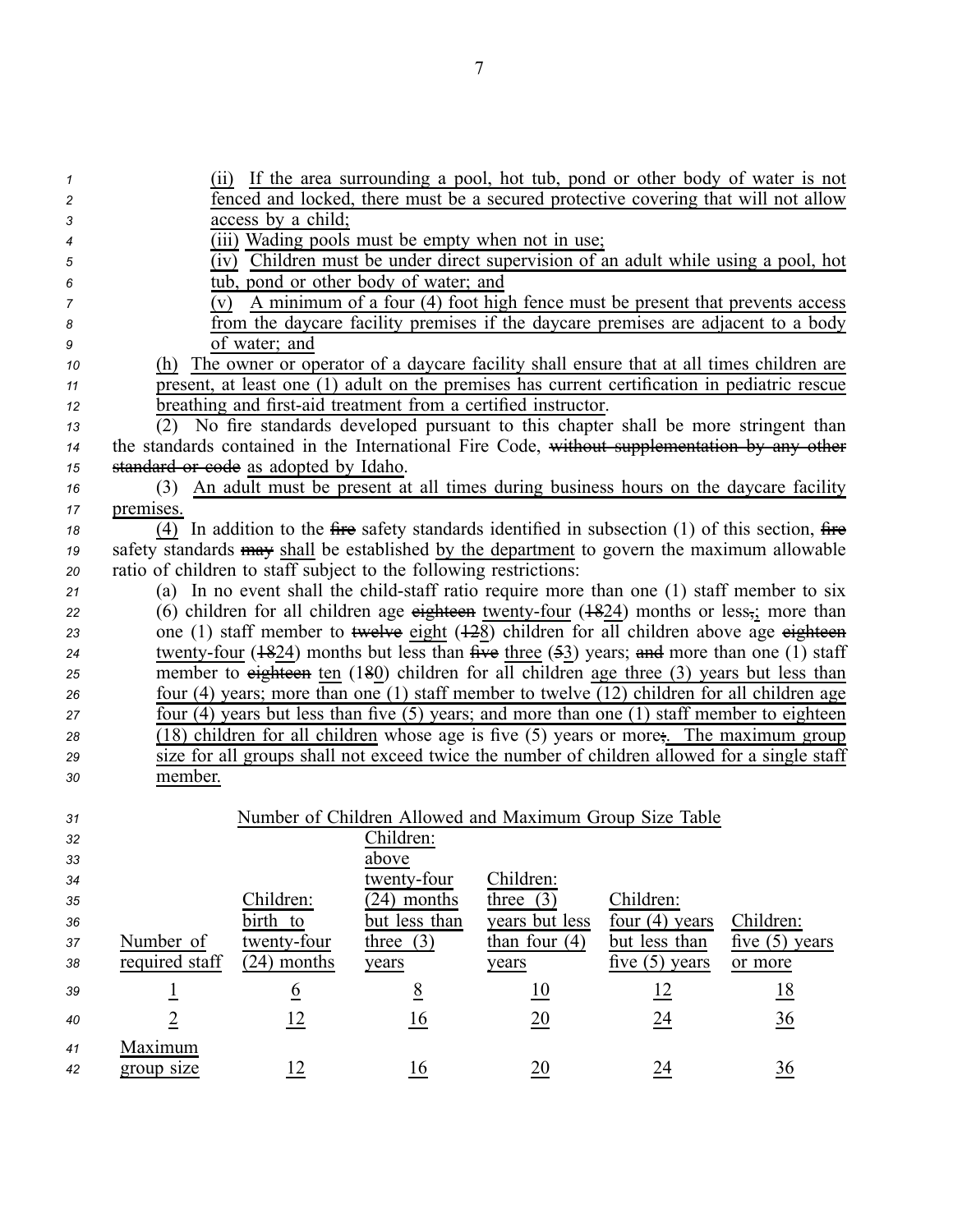(b) No factors other than fire safety may be considered in establishing child staff ratios; The maximum ratio of children to staff in mixed age groups shall be determined by the age of the younges<sup>t</sup> child in attendance. (c) All Only adults on the premises providing direct supervision to the children shall be counted as staff for purposes of computing a child-staff ratio; and. 6 (d) Each child shall count as one (1) child for purposes of computing a child-staff ratio. (e) Group daycare facilities shall have a maximum allowable child-staff ratio based on the age of the children in attendance. The maximum group size is twelve (12) children. If more than two (2) children are in attendance under the age of two (2) years, the maximum group size shall be ten (10) children. If three (3) or more children under the age of two (2) years are in attendance, the maximum group size shall be nine (9) children. Group Daycare Facility Ratio and Maximum Group Size Table No children under the age of two (2) years *<sup>15</sup>* age of two (2) years No more than two <sup>14</sup> <sup>14</sup> No children under the (2) children under the Three (3) or more children under the age of two (2) years Maximum group size 12 10 9 (f) Family daycare homes shall not provide daycare services for more than six (6) children at <sup>a</sup> time. **SECTION** 10. That Section 39-1110, Idaho Code, be, and the same is hereby amended to read as follows: 391110. HEALTH STANDARDS. Day care centers Daycare facilities shall comply with the following health standards: (1) Food for use in day care centers daycare facilities shall be prepared and served in <sup>a</sup> sanitary manner with sanitized utensils and on surfaces that have been cleaned, rinsed and sanitized prior to use to preven<sup>t</sup> contamination; (2) All food that is to be served in day care centers daycare facilities shall be stored in such <sup>a</sup> manner that it is protected from potential contamination; (3) Diaper changing shall be conducted in such <sup>a</sup> manner as to preven<sup>t</sup> the spread of communicable diseases; (4) Sleeping and play areas, restrooms and fixtures shall be maintained in <sup>a</sup> safe, sanitary condition; (5) Children and facility personnel shall be provided with individual or disposable towels for handwashing and the handwashing area shall be equipped with soap and hot and cold running water; (6) The water supply, where the source is other than <sup>a</sup> public water system, must be 36 approved in accordance with the rules adopted by the <del>district board of health</del> department; (7) Medicines, cleaning supplies and other hazardous substances must be stored out of reach of children; (8) A telephone or some type of emergency communication system is required; and Smoking or alcohol consumption is prohibited on the premises of <sup>a</sup> daycare facility during the daycare facility's hours of operation; and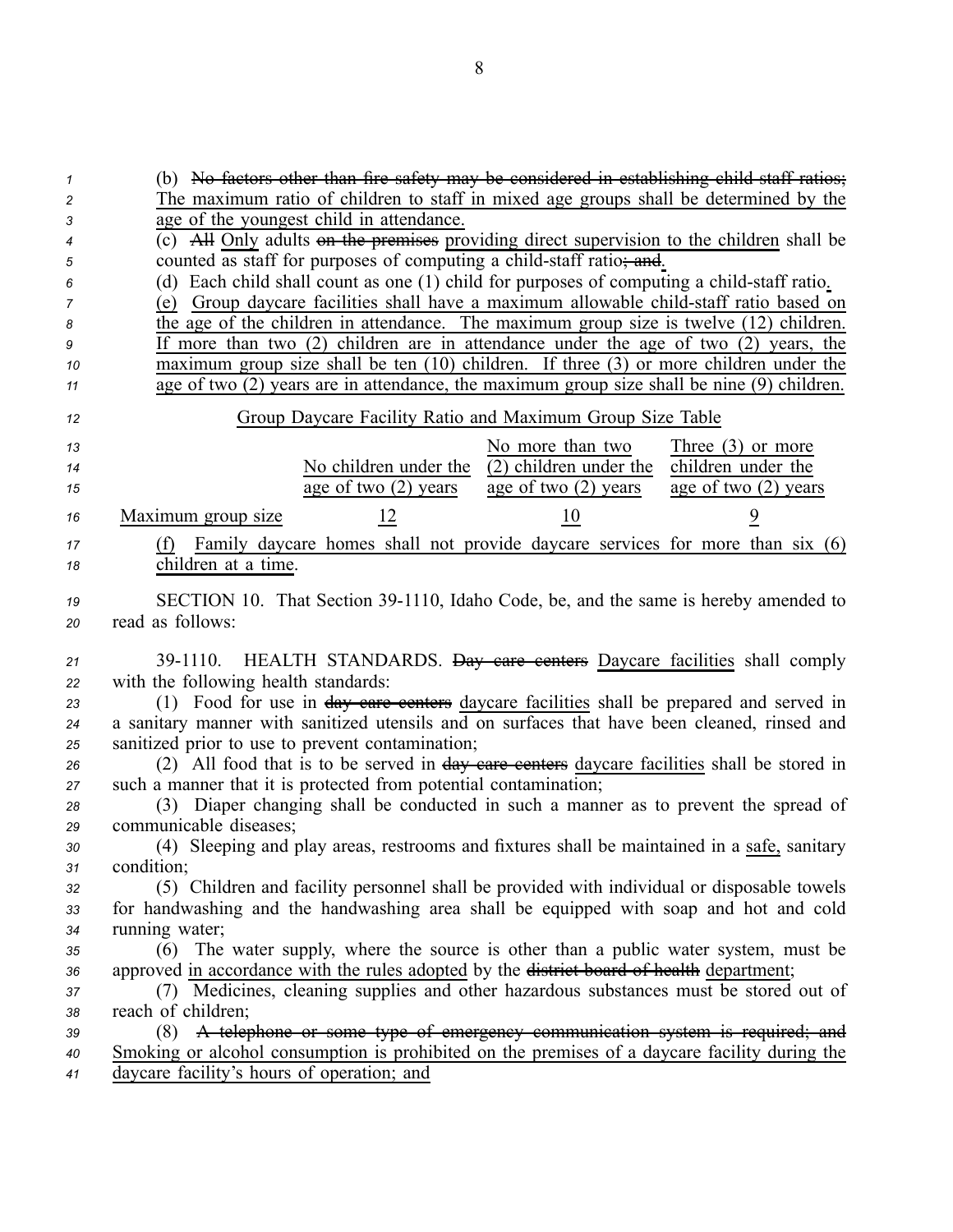*<sup>1</sup>* (9) Representatives of the district health department and safety inspectors shall not be 2 denied access to a day care center daycare facility during hours of operation for purposes of *<sup>3</sup>* control of communicable disease or inspection.

- 4 SECTION 11. That Section 39-1113, Idaho Code, be, and the same is hereby amended to *<sup>5</sup>* read as follows:
- *<sup>6</sup>* 391113. DENIAL, SUSPENSION OR REVOCATION OF LICENSE. (1) A license *<sup>7</sup>* may be denied, suspended or revoked by the department if the department finds that the *<sup>8</sup>* applicant or licensee does not comply with the provisions of this chapter.

 (2) No person who pleads guilty to, has been found guilty of or received <sup>a</sup> withheld judgment for any offense involving neglect or any physical injury to, or other abuse of <sup>a</sup> child including the following offenses or <sup>a</sup> similar provision in another jurisdiction, shall be eligible for <sup>a</sup> license under the provisions of this chapter:

- *13* (a) Injuring a child, <u>felony or misdemeanor</u>, section 18-1501, Idaho Code.
- *14* (b) The sexual abuse of a child under sixteen  $(16)$  years of age, section 18-1506, Idaho *<sup>15</sup>* Code.
- *16* (c) The ritualized abuse of a child under eighteen (18) years of age, section 18-1506A, *<sup>17</sup>* Idaho Code.
- *18* (d) The sexual exploitation of a child, section 18-1507 or 18-1507A, Idaho Code.
- *19* (e) Sexual abuse of a child under the age of sixteen years, section 18-1506, Idaho Code.
- 20 (f) Lewd conduct with a child under the age of sixteen  $(16)$  years, section 18-1508, Idaho *<sup>21</sup>* Code.
- *22* (fg) The sale or barter of a child for adoption or other purposes, section 18-1511, Idaho *<sup>23</sup>* Code.
- *<sup>24</sup>* (gh) Murder in any degree, section 184001 or 184003, Idaho Code.
- *<sup>25</sup>* (i) Assault with intent to murder, section 184015, Idaho Code.
- *<sup>26</sup>* (hj) Voluntary manslaughter, section 184006, Idaho Code.
- *<sup>27</sup>* (ik) Rape, section 186101 or 186108, Idaho Code.
- <sup>28</sup> (i) Incest, section 18-6602, Idaho Code.
- **29** (km) Forcible sexual penetration by use of foreign object, section 18-6608, Idaho Code.
- *30* (n) Abuse, neglect or exploitation of a vulnerable adult, section 18-1505, Idaho Code.
- *31* (o) Aggravated, first degree, second degree and third degree arson, sections 18-801 32 through 18-805, Idaho Code.
- *<sup>33</sup>* (p) Crimes against nature, section 186605, Idaho Code.
- *<sup>34</sup>* (q) Kidnapping, sections 184501 through 184503, Idaho Code.
- *<sup>35</sup>* (r) Mayhem, section 185001, Idaho Code.
- *36* (s) Poisoning, section 18-4014 or 18-5501, Idaho Code.
- *37* (t) Possession of sexually exploitative material, section 18-1507A, Idaho Code.
- $\overline{u}$  (u) Robbery, section 18-6501, Idaho Code.
- *39* (v) Stalking in the first degree, section 18-7905, Idaho Code.
- *<sup>40</sup>* (w) Video voyeurism, section 186609, Idaho Code.
- $\overline{(x)}$  Enticing of children, section 18-1509 or 18-1509 A, Idaho Code.
- *<sup>42</sup>* (y) Inducing individuals under eighteen years of age into prostitution, section 185609, *<sup>43</sup>* Idaho Code.
- *<sup>44</sup>* (z) Inducing person under eighteen years of age to patronize <sup>a</sup> prostitute, section
- *<sup>45</sup>* 185611, Idaho Code.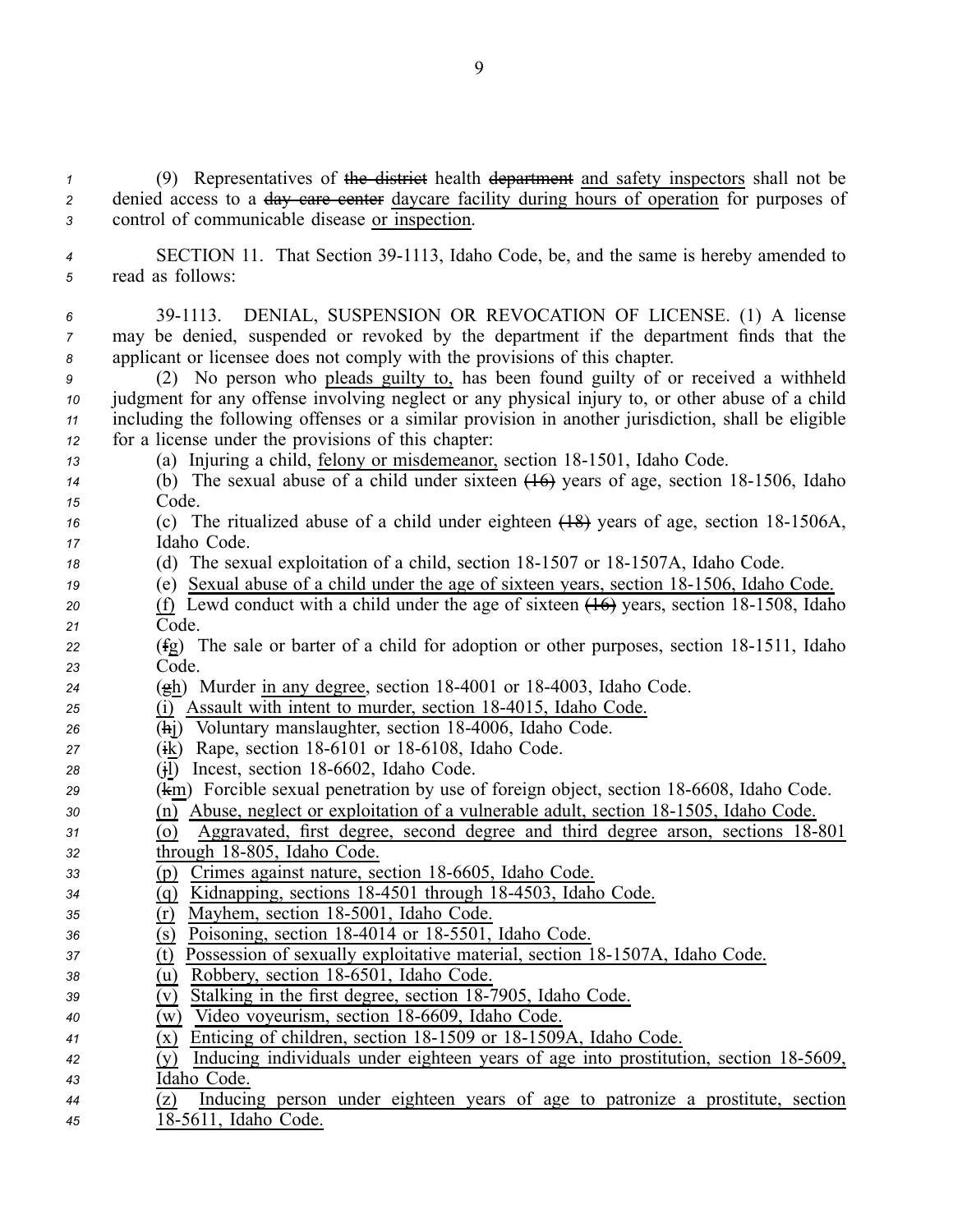| $\mathcal I$ | (aa) Any felony punishable by death or life imprisonment.                                         |
|--------------|---------------------------------------------------------------------------------------------------|
| 2            | (bb) Attempt, section 18-306, Idaho Code, conspiracy, section 18-1701, Idaho Code,                |
| 3            | or accessory after the fact, section 18-205, Idaho Code, to commit any of the crimes              |
| 4            | designated in this subsection.                                                                    |
| 5            | No person who has pleaded guilty to, been found guilty of or received a withheld<br>(3)           |
| 6            | judgment for any offense involving neglect or any physical injury to, or other abuse of a child,  |
| 7            | including the following offenses or a similar provision in another jurisdiction shall be eligible |
| 8            | for a license for a period of five $(5)$ years under the provisions of this chapter.              |
| 9            | Aggravated assault, section 18-905, Idaho Code.<br>(a)                                            |
| 10           | Aggravated battery, section 18-907(1), Idaho Code.<br>(b)                                         |
| 11           | Burglary, section 18-1401, Idaho Code.<br>(c)                                                     |
| 12           | Felony theft, sections $18-2403$ and $18-2407(1)$ , Idaho Code.<br>(d)                            |
| 13           | Forgery of a financial transaction card, section 18-3123, Idaho Code.<br>(e)                      |
| 14           | Fraudulent use of a financial transaction card or number, section 18-3124, Idaho<br>(f)           |
| 15           | Code.                                                                                             |
| 16           | Forgery or counterfeiting, chapter 36, title 18, Idaho Code.<br>(g)                               |
| 17           | Misappropriation of personal identifying information, section 18-3126, Idaho Code.<br>(h)         |
| 18           | (i)<br>Insurance fraud, section 41-293, Idaho Code.                                               |
| 19           | Damage to or destruction of insured property, section 41-294, Idaho Code.<br>(i)                  |
| 20           | Public assistance fraud, section 56-227, Idaho Code.<br>(k)                                       |
| 21           | Provider fraud, section 56-227A, Idaho Code.<br>(1)                                               |
| 22           | Attempted strangulation, section 18-923, Idaho Code.<br>(m)                                       |
| 23           | Attempt, section 18-306, Idaho Code, conspiracy, section 18-1701, Idaho Code,<br>(n)              |
| 24           | or accessory after the fact, section 18-205, Idaho Code, to commit any of the crimes              |
| 25           | designated in this subsection.                                                                    |
| 26           | (4) A daycare facility license may be denied, suspended or revoked by the department if           |
| 27           | the department finds any of the following:                                                        |
| 28           | (a) Illegal activity has occurred on the daycare facility premises;                               |
| 29           | The activity, use or privilege authorized under this chapter is being or has been<br>(b)          |
| 30           | exercised so as to be detrimental to the public health, safety or welfare;                        |
| 31           | A person required to undergo a criminal history check under section 39-1105, Idaho<br>(c)         |
| 32           | Code, who pleads guilty to, has been found guilty of or received a withheld judgment              |
| 33           | for any offense involving neglect, any physical injury to or other abuse of a child, as           |
| 34           | provided under the provisions of this chapter; or                                                 |
| 35           | (d) A substantiated complaint that the health or safety of a child is threatened due to the       |
| 36           | child's enrollment in the daycare facility.                                                       |
| 37           | A daycare facility license or privilege to operate a family daycare home shall be<br>(5)          |
| 38           | denied or revoked if a registered sex offender resides on the premises where daycare services     |
| 39           | are provided.                                                                                     |
| 40           | (36) The denial, suspension or revocation of a license under this chapter may be appealed         |
| 41           | to the district court of the county in which the affected day eare eenter daycare facility is     |
| 42           | located and the appeal shall be heard de novo in the district court.                              |
|              | CECTION 12. That Soction 20, 1114, Leake Code, he and the same is berahy amonded to               |

43 SECTION 12. That Section 39-1114, Idaho Code, be, and the same is hereby amended to *<sup>44</sup>* read as follows: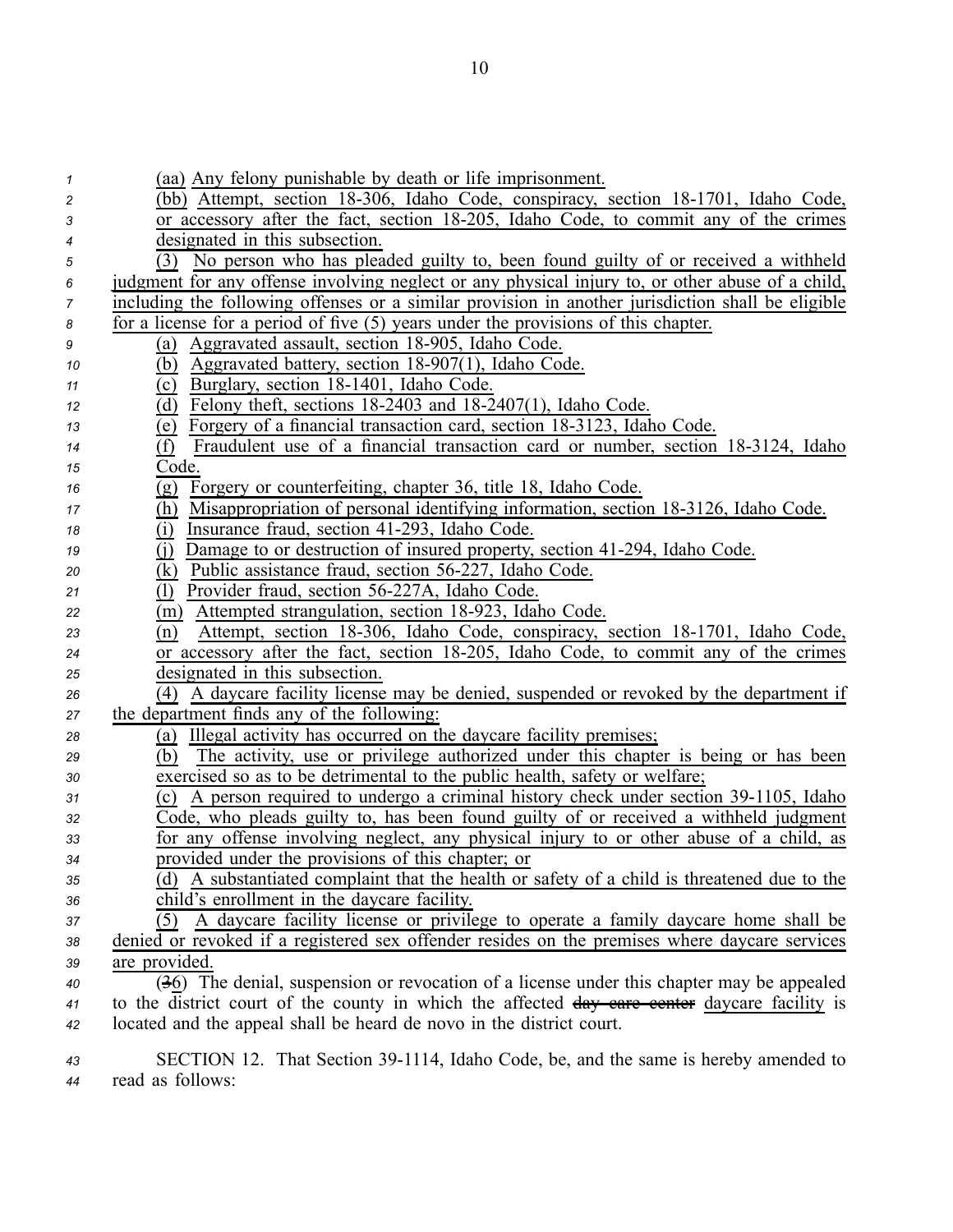<sup>1</sup> 39-1114. LIMITED APPLICATIONS. Any person providing day care in a group day care facility shall not be required to be licensed, but shall comply with the requirements of section 391105, Idaho Code, for <sup>a</sup> criminal history check and shall obtain <sup>a</sup> fire inspection certificate establishing compliance with the standards provided in section 391109, Idaho Code. 5 The fire inspection for family daycare homes and group  $\frac{day}{dx}$  care daycare facilities may be conducted by the district department designated health department and safety inspectors where necessary. The fire inspection certificate and the criminal history check<del>, if one is required,</del> shall be available for inspection on the premises.

*9* A group day care facility or family day care daycare home providing care for fewer than *<sup>10</sup>* four (4) children may elect to comply with the provisions of this chapter and upon <sup>a</sup> finding of *11* compliance by the department, shall receive a basic day eare daycare license.

12 SECTION 13. That Section 39-1115, Idaho Code, be, and the same is hereby amended to *<sup>13</sup>* read as follows:

14 39-1115. MISDEMEANOR. (1) It shall be a misdemeanor to operate a day care center 15 daycare facility within this state without first obtaining a basic day eare daycare license from *16* the department or to operate a <del>day care center</del> daycare facility without posting a basic  $\frac{1}{2}$ 17 eare daycare license in a conspicuous place. A copy of this chapter shall be available on the *<sup>18</sup>* premises at all times for staff and parents to read on request.

*<sup>19</sup>* (2) If <sup>a</sup> daycare facility is found to be operating without <sup>a</sup> license, the licensing agency *<sup>20</sup>* may gran<sup>t</sup> <sup>a</sup> grace period of no more than sixty (60) days to allow the daycare facility to come *<sup>21</sup>* into compliance with the provisions of this chapter.

<sup>22</sup> (3) It shall be a misdemeanor to operate a group day care facility family daycare home 23 caring for four (4) or more children without obtaining the extificates criminal history check  $\frac{1}{24}$  required in section 39-11<del>14</del>05, Idaho Code; provided, that in the event of an initial citation for *<sup>25</sup>* violation of the provisions of this subsection, if <sup>a</sup> person makes the applications required within *<sup>26</sup>* twenty (20) days, the complaint shall be dismissed. Operation of <sup>a</sup> group day care facility *<sup>27</sup>* family daycare home caring for four (4) or more children after denial of the certificates failure *<sup>28</sup>* to pass <sup>a</sup> required criminal history check shall be <sup>a</sup> misdemeanor.

29 **(34)** It is a misdemeanor for any person to provide day care daycare services if such *<sup>30</sup>* person has been found guilty in this state's courts, in any other state's courts, or in any federal 31 court, of any offense listed under the provisions of section 39-1113, Idaho Code.

32 SECTION 14. That Section 39-1116, Idaho Code, be, and the same is hereby amended to *<sup>33</sup>* read as follows:

*<sup>34</sup>* 391116. PROSECUTION. It shall be the duty of the prosecuting attorney of the county *<sup>35</sup>* in which the day care center or group day care daycare facility is located to prosecute violations *<sup>36</sup>* of the provisions of this chapter.

*<sup>37</sup>* SECTION 15. That Section 391117, Idaho Code, be, and the same is hereby amended to *<sup>38</sup>* read as follows:

*<sup>39</sup>* 391117. NO LIABILITY TO STATE OR POLITICAL SUBDIVISIONS. The issuance *<sup>40</sup>* of <sup>a</sup> license or certificate pursuan<sup>t</sup> to this chapter shall not constitute <sup>a</sup> representation of *<sup>41</sup>* affirmance to any person that the day care center daycare facility to which <sup>a</sup> license is issued